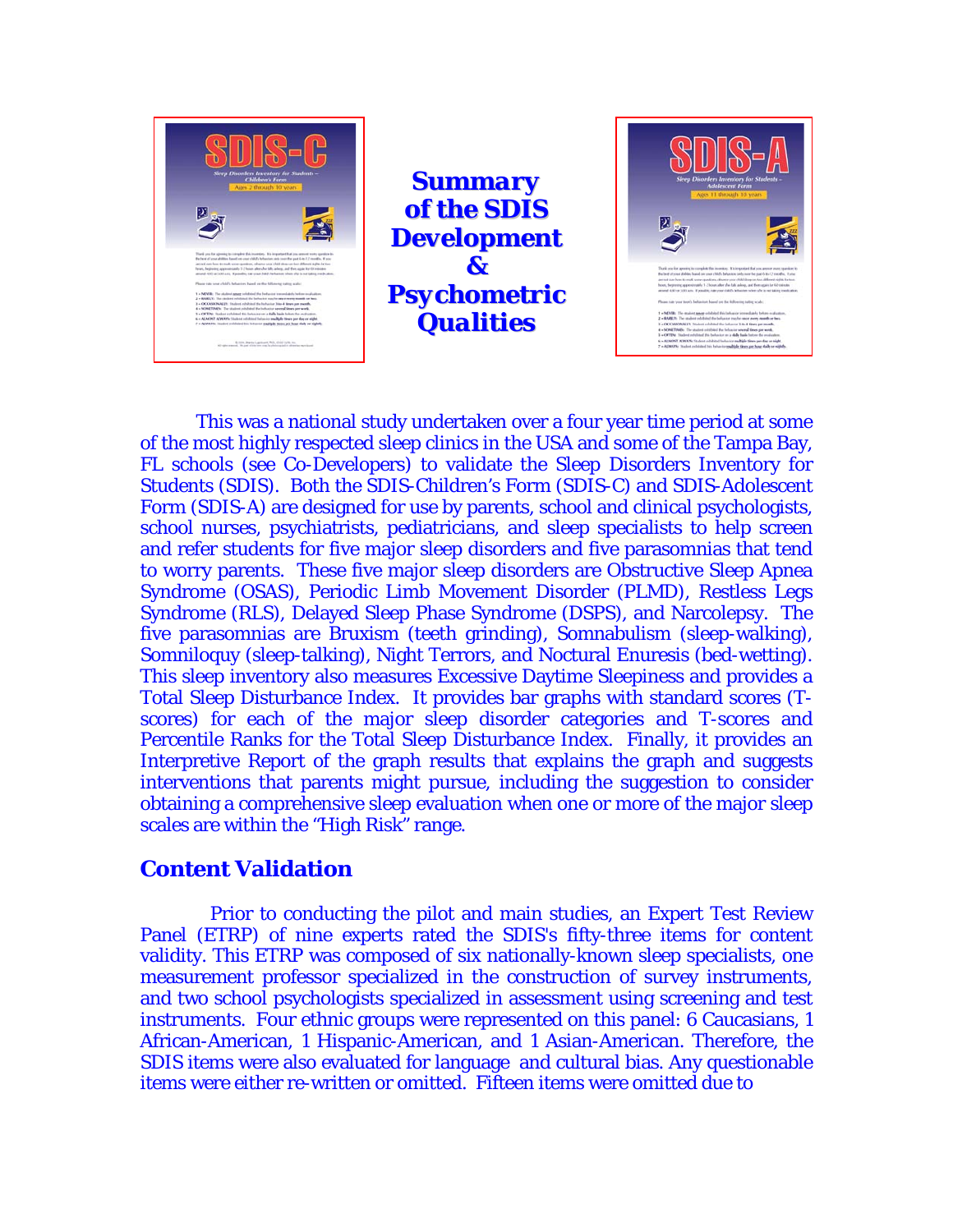cultural bias or because they were a poor measure of the sleep disorders being screened. The ETRP obtained 94% agreement (content validity) on the 38 retained SDIS items. The reading level of the 38 items range from a third-to-sixth grade level, but the majority of items are on a 3.0-to-5.0 grade level (Please see the Information on the "Co-Developers of the SDIS" for exact names and credentials of the Expert Test Review Panel).

## **Pilot Study**

 A Pilot Study was first conducted to explore the construction of the inventory, the possible sleep disorders it is measuring, and eliminate poor items. This Pilot Study consisted of data collected on 226 students from the Pasco County, FL School District, two psychology private practices in the Tampa Bay, FL area, All Children's Hospital Sleep Clinic, and Tampa General Hospital Sleep Clinic in Tampa Bay, Fl.

### *Construct Validation → Exploratory Factor Analysis (EFA)*

 Exploratory Factor Analysis was conducted on the Pilot Study data (n=226) to explore the inventory construction and existing factors. A five factor structure appeared to be a good model fit for the SDIS when all age groups were combined in the analysis. There was a clear delineation of four factors: Obstructive Sleep Apnea Syndrome (OSAS), Periodic Limb Movement Disorder (PLMD), Delayed Sleep Phase Syndrome (DSPS), and Excessive Daytime Sleepiness (EDS). Two sleep disorders, Narcolepsy (NARC) and Restless Legs Syndrome (RLS), were not clearly defined due to a smaller than desirable sample size of students available for these two sleep disorders in the pilot sample. Therefore, the Exploratory Factor Analysis combined them into one factor, which was similar to a miscellaneous category. To correct for this unusual combination of Narcolepsy and RLS and obtain a clear separation of these two factors, larger groups of NARC and RLS-diagnosed children participated in the Main Study.

## **Main Study**

 The Main Study had 595 students participating from the Pasco County and Tampa Bay, FL School Districts, Carle Regional Sleep Disorders Clinic in IL, Johns Hopkins Sleep Disorders Centers in MD, Miami Children's Hospital Sleep Clinic in FL, Stanford Sleep Disorders Clinic in CA, and University Community Hospital Pediatric Sleep Clinic in Tampa, FL. Since qualitative data in the Pilot Study suggested that parents of younger children were answering the inventory differently than parents of older students, it was decided to conduct further Exploratory Factor Analysis (EFA) on the younger children (ages 2-through 10 years) to determine if the same amount of factors appear for the younger children as for all ages combined.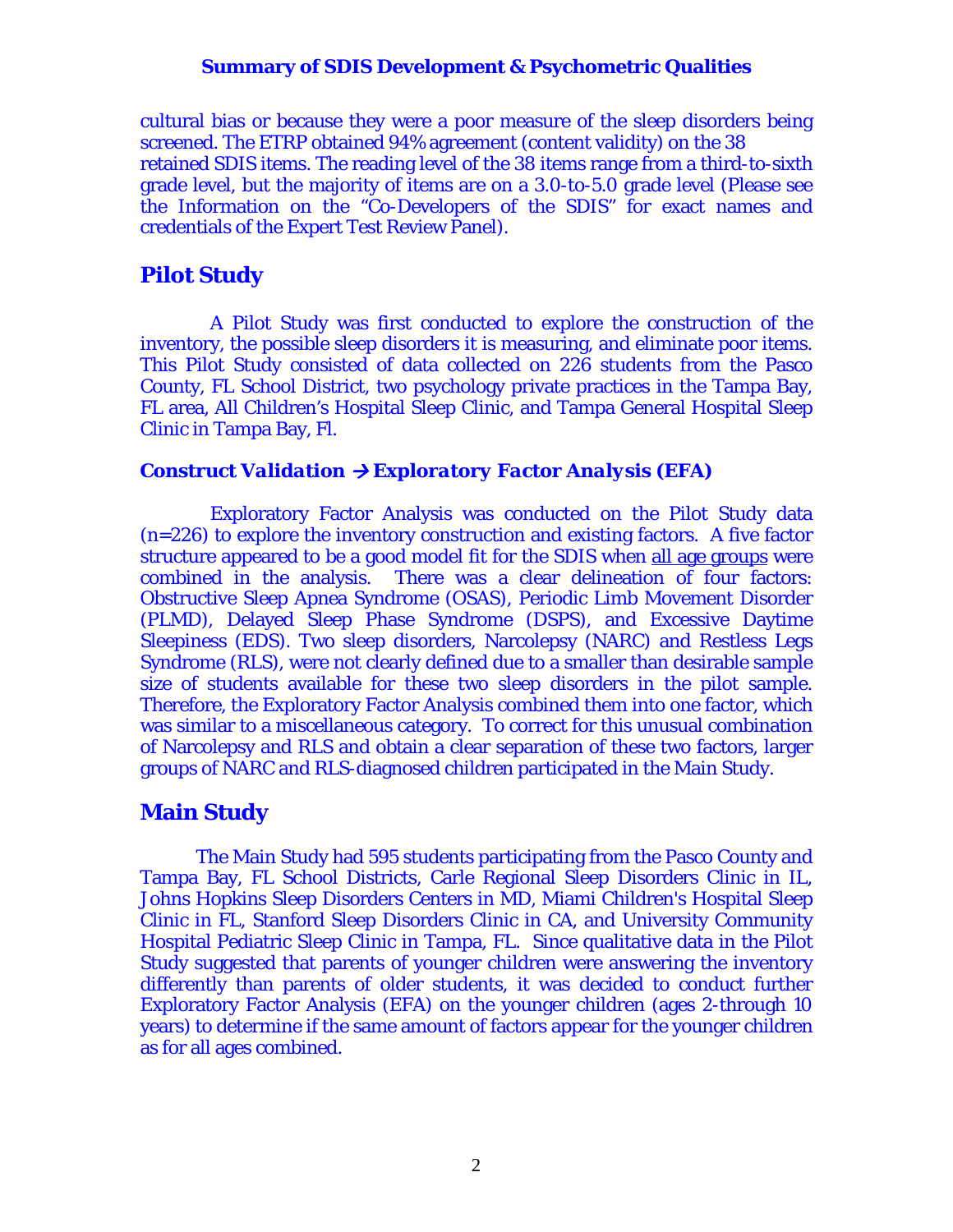#### *Construct Validity* Æ *Exploratory Factor Analysis*

 On the second Exploratory Factor Analysis (EFA) conducted only on younger children from 2-through-10 years, it suggested only four clear factors for the younger children: OSAS, PLMD, DSPS, and EDS. Although some of these younger children had a diagnosis of Narcolepsy or Restless Legs Syndrome (RLS), the Narcolepsy students were primarily indicating problems with excessive daytime sleepiness (EDS) at this young age, which was measured by the EDS scale. Although some young children have RLS, their parents were not very good at noticing the symptoms of RLS, and therefore these parents did not rate RLS symptoms significantly on the SDIS for young children. However, these children often experience co-morbid Periodic Limb Movement's (PLM's), which parents were better able to describe or rate on an inventory. Therefore, neither the Narcolepsy or RLS sleep domains materialized for the younger group of children.

 It was also noted that older students above 10 years of age often had more severe symptoms of a sleep disorder than younger children, which made it necessary to develop and validate the SDIS for two age groups of children: (a) The SDIS-Children's Form (SDIS-C), which measures sleep problems of children 2-through-10 years of age, and (b) the SDIS-Adolescent Form (SDIS-A), which assesses sleep problems of students 11-through-18 years of age. If only one sleep inventory is used for all ages, then professionals will under-identify the young children and over-identify the older students. Therefore, separate scoring criteria and sometimes different items had to be developed for each age group.

#### *Construct Validity→ Confirmatory Factor Analyses (CFA)*

 Results of confirmatory factor analyses (CFA) indicated a good Model Fit or excellent construct validity for both the SDIS-Children's and SDIS-Adolescent Forms. The four factor model suggested for the Children's Form by EFA was confirmed by CFA. These four factors were Obstructive Sleep Apnea Syndrome (OSAS), Excessive Daytime Sleepiness (EDS), Periodic Limb Movement Disorder (PLMD), and Delayed Sleep Phase Syndrome (DSPS). Narcolepsy was not confirmed for the Children's Form, although the EDS scale was a good screener of Narcolepsy in children under 11 years of age. Even though some children under 11 years of age had a diagnosis of Narcolepsy, they were not exhibiting many of the characteristics of Narcolepsy except significant EDS.

 A five factor structure was confirmed by CFA on the SDIS-Adolescent Form. These five factors were OSAS, PLMD/RLS, DSPS, EDS, and Narcolepsy. Since there were not enough distinct characteristics or items for Restless Legs Syndrome (RLS) to stand alone as an independent sleep disorder category, the computer analysis combined RLS with PLMD since the two disorders are comorbid in a high percentage of children. Both SDIS Forms provide a Total Sleep Disturbance Index to help the parent and professional determine the severity of the child's overall composite of sleep problems. Table 1 displays the CFA Model Fit Indices for the SDIS-C and SDIS-A.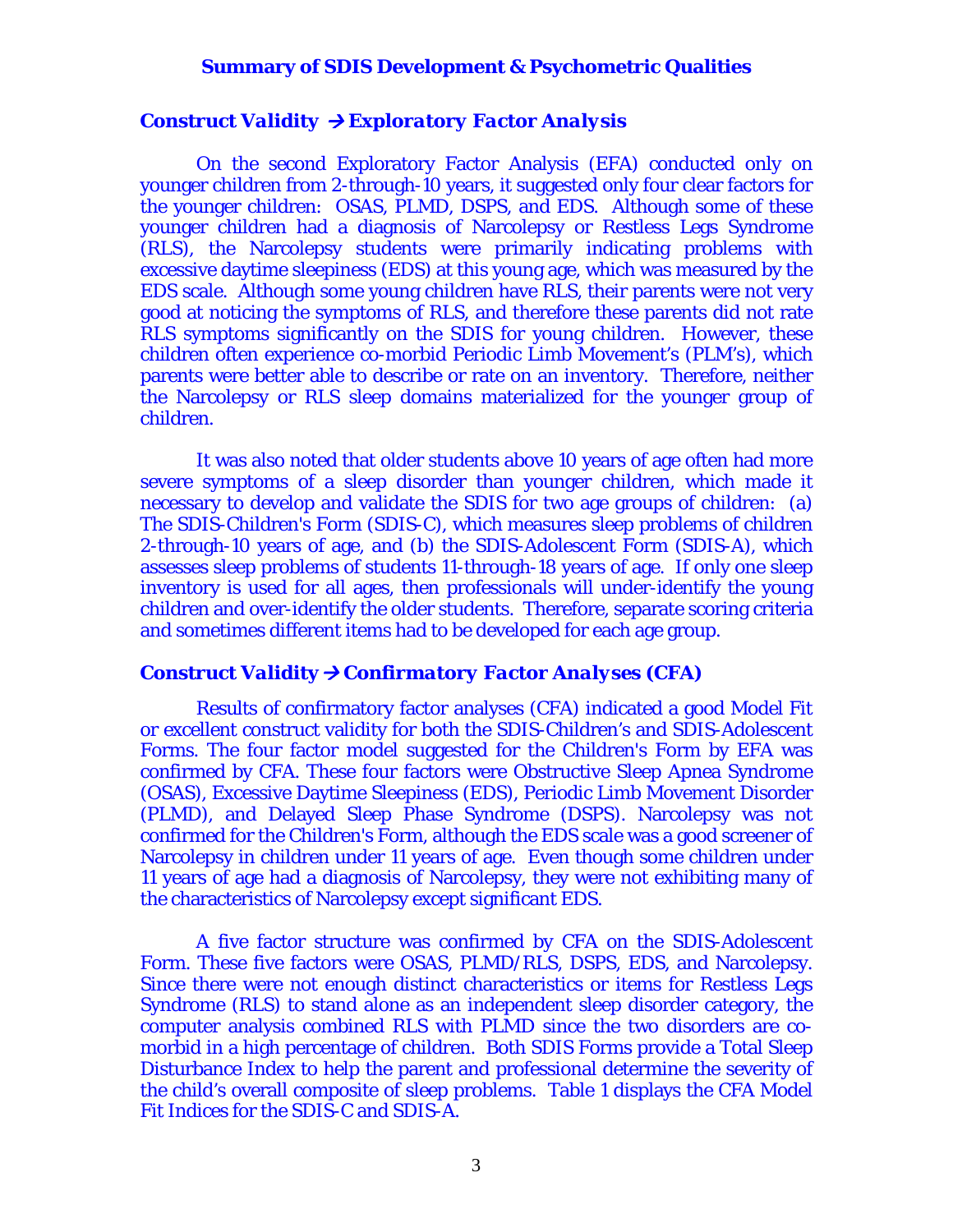## Table 1

# *Goodness of Fit Indices for the SDIS-Children's Form and SDIS-Adolescent*

## *Forms*

| <b>FIT INDICES</b><br><b>ESTIMATES</b>                                                                 | SDIS-C | <b>SDIS-A</b> |
|--------------------------------------------------------------------------------------------------------|--------|---------------|
| $X^2$ (Chi Square)                                                                                     | 366.82 | 517.98        |
| <b>df</b> (degrees of freedom)                                                                         | 250.00 | 352.00        |
| $X^2$ / <b>df</b> (for a good model fit: score < 2.0)                                                  | 1.467  | 1.47          |
| Root Mean Square Error of Approximation ( <b>RMSEA</b> )<br>(a good RMSEA fit is: $< .06$ )            | 0.0503 | 0.05          |
| Bentler's Comparative Fit Index ( <i>CFI</i> ) (good CFI fit: $> .90$ )                                | 0.9551 | 0.9512        |
| <b>Bentler and Bonett's Non-Normed Fit Index (NNFI)</b><br>$\left(\text{good NNFI fit: } > .90\right)$ | 0.9461 | 0.9397        |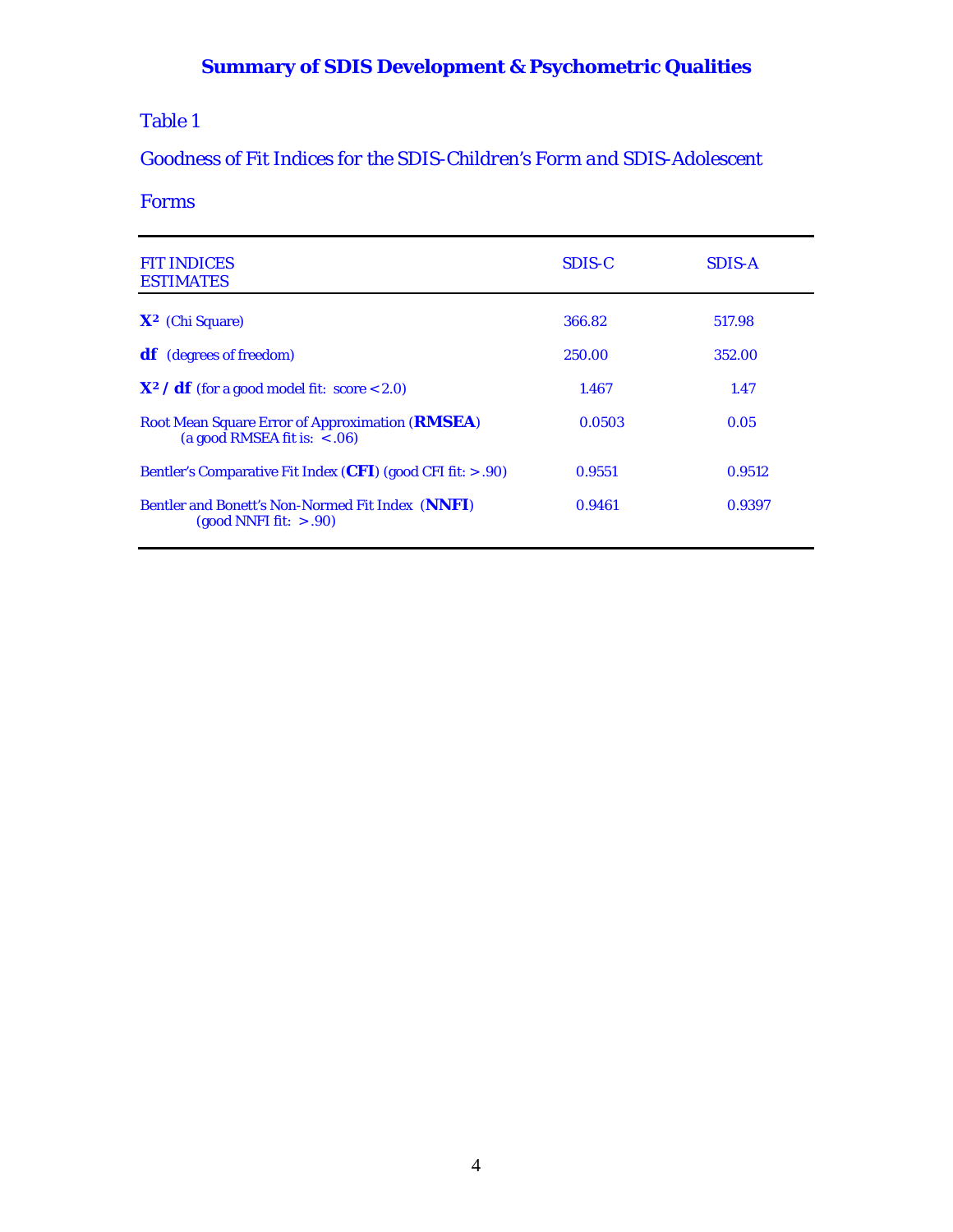Table 2 displays the SDIS-C items remaining after deletion of 13 items with poor validity coefficients. The last five items (26-30) were added based on parent demands. Table 2 also displays the sleep disorders or sleep categories that each item measures based on Confirmatory Factor Analysis:

#### Table 2

#### *Items Retained on the SDIS-Children's Form and the Factors Measured*

|                | <b>Item</b>                                                          | <b>Factor/s Measured</b>  |
|----------------|----------------------------------------------------------------------|---------------------------|
|                |                                                                      |                           |
| 1.             | Stops breathing for $5 +$ seconds in sleep.                          | <b>OSAS</b>               |
| 2.             | Breathes through the mouth while awake.                              | <b>OSAS</b>               |
| 3.             | Breathes through the mouth while asleep.                             | <b>OSAS</b>               |
| 4.             | Appears sleepy more often in daytime than other children             | <b>EDS</b>                |
| 5.             | Makes repeated leg or arm jerking movements during sleep.            | <b>PLMD / OSAS</b>        |
| 6.             | Child has raspy breathing or snores lightly at night.                | <b>OSAS</b>               |
| 7.             | Snores loudly at night.                                              | <b>OSAS</b>               |
| 8.             | Confusion upon awakening                                             | <b>PLMD / NARC / OSAS</b> |
| 9 <sub>1</sub> | Child rolls or moves around the bed when sleeping.                   | <b>PLMD</b> / OSAS        |
| 10.            | Gasps, snorts, or chokes for breath during sleep.                    | <b>OSAS</b>               |
| 11.            | Sweats a lot while asleep.                                           | <b>OSAS / PLMD</b>        |
| 12.            | Is irritable.                                                        | <b>EDS / PLMD</b>         |
| 13.            | Tired between 8:00 and 12:00 a.m., but alert in p.m.                 | <b>EDS</b>                |
| 14.            | Sleeps in strange positions such as cocking the head backwards, etc. | <b>OSAS</b>               |
| 15.            | Exhibits heavy breathing without exercising.                         | <b>OSAS</b>               |
| 16.            | Wakes up during the night.                                           | <b>PLMD</b> / EDS         |
| 17.            | Seems tired after getting plenty of sleep.                           | <b>PLMD / EDS</b>         |
| 18.            | Takes more than 30 minutes to fall asleep                            | <b>DSPS / PLMD</b>        |
| 19.            | Can't shift sleep time earlier.                                      | <b>DSPS</b>               |
| 20.            | Falls asleep more during the daytime than other children             | <b>EDS</b>                |
| 21.            | Has a high activity level and has difficulty sitting still.          | <b>PLMD</b>               |
| 22.            | Student is often touchy or loses temper.                             | <b>PLMD</b>               |
| 23.            | Actively defies or refuses to comply with adults' requests.          | <b>PLMD</b>               |
| 24.            | Difficulty falling asleep on school nights.                          | <b>DSPS</b>               |
| 25.            | Difficulty falling asleep on weekends.                               | <b>DSPS</b>               |
| 26.            | Grinds teeth while sleeping.                                         | <b>Bruxism</b>            |
| 27.            | Sleep-walks.                                                         | <b>Somnambulism</b>       |
| 28.            | Sleep-talking.                                                       | <b>Somniloquy</b>         |
| 29.            | Does student awaken wild-eyed, screaming or crying, ?                | <b>Night Terrors</b>      |
| 30.            | Does teen have bed-wetting episodes?                                 | <b>Noctural Enuresis</b>  |
|                |                                                                      |                           |

<sup>\*</sup> OSAS = Obstructive Sleep Apnea Syndrome; N = Narcolepsy; PLMD = Periodic Limb Movement Disorder; DSPS = Delayed Sleep Phase Syndrome; and EDS = Excessive Daytime Sleepiness. The factor listed first has the greatest loading or influence on that item.

Confirmatory Factor Analysis revealed that some characteristics previously attributed to only one sleep disorder really characterize more than one sleep disorder (i.e., "Confusion upon awakening").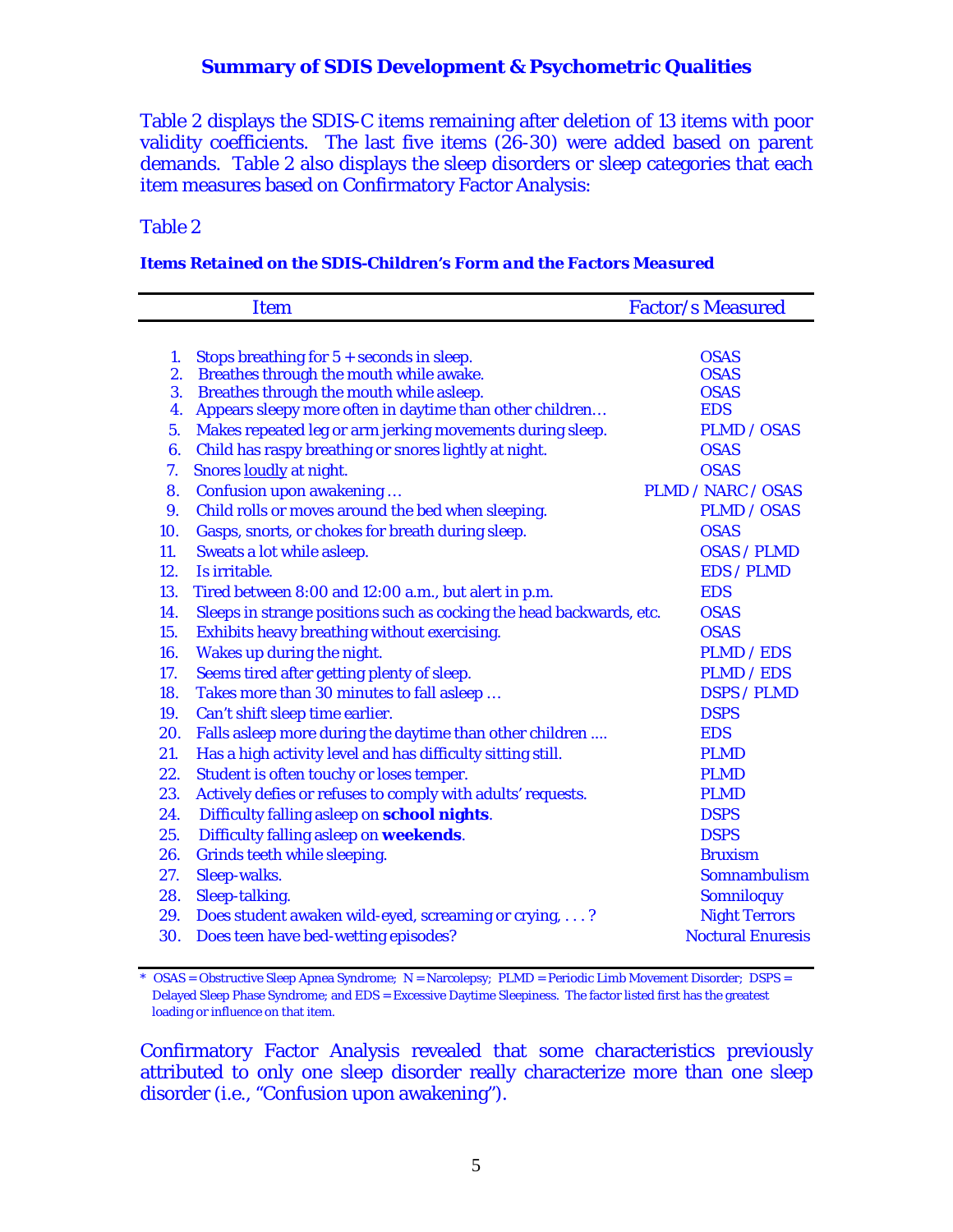Table 3 displays the SDIS-Adolescent Form items remaining after eight items with poor validity coefficients were removed and five items were added (31-35) due to frequent requests by parents.

### Table 3

### *Items Retained on the SDIS – Adolescent Form and the Factors Measured*

|     | <b>Items</b>                                                                      | <b>Factor/s Measured</b> |
|-----|-----------------------------------------------------------------------------------|--------------------------|
|     |                                                                                   |                          |
| 1.  | Stops breathing for $5 +$ seconds in sleep.                                       | <b>OSAS</b>              |
| 2.  | Breaths through the mouth while asleep                                            | <b>OSAS</b>              |
| 3.  | Appears sleepy more often in daytime than other children                          | <b>EDS / NARC / OSAS</b> |
| 4.  | When student is awakened , has difficulty getting up and starting                 | <b>EDS / DSPS</b>        |
| 5.  | Unable to talk or move for seconds to minutes when awakened                       | <b>EDS</b>               |
| 6.  | Makes repeated leg or arm jerking movements during sleep.                         | <b>PLMD / NARC</b>       |
| 7.  | Child has raspy breathing or snores lightly at night.                             | <b>OSAS</b>              |
| 8.  | Snores loudly at night.                                                           | <b>OSAS</b>              |
| 9.  | <b>Confusion upon awakening</b>                                                   | <b>OSAS/EDS/PLMD</b>     |
| 10. | Stays up past 1:00 a.m. on school nights                                          | <b>DSPS / NARC</b>       |
| 11. | Gasps, snorts, or chokes for breath during sleep.                                 | <b>OSAS</b>              |
| 12. | Is irritable                                                                      | <b>EDS</b>               |
| 13. | Reports an urge to move legs or uncomfortable, crawing feeling in legs RLS / PLMD |                          |
| 14. | Tired between 8:00 and 12:00 a.m., but alert in p.m                               | <b>EDS/NARC/DSPS</b>     |
| 15. | Sleeps in strange positions such as cocking the head backwards, etc.              | <b>OSAS / NARC</b>       |
| 16. | Has attacks of extreme muscular weakness that occur when emotional.               | <b>NARC / PLMD</b>       |
| 17. | Wakes up during the night.                                                        | <b>PLMD / NARC</b>       |
| 18. | Seems tired after getting plenty of sleep.                                        | <b>EDS / NARC</b>        |
| 19. | Student complains of vivid, often frightening dreams                              | <b>PLMD / NARC</b>       |
|     | 20. Skips or is late for early classes due to difficulty waking up.               | DSPS/NARC/EDS            |
| 21. | Takes more than 30 minutes to fall asleep                                         | <b>DSPS / PLMD</b>       |
| 22. | Falls asleep while talking to others or standing up.                              | <b>NARC</b>              |
|     | 23. Can't shift sleep time earlier.                                               | <b>DSPS</b>              |
|     | 24. Performs some strange automatic behaviors                                     | <b>PLMD / NARC</b>       |
| 25. | Falls asleep more during the daytime than other students                          | <b>NARC / EDS</b>        |
|     | 26. Student is often touchy or loses temper.                                      | <b>EDS / PLMD</b>        |
| 27. | Actively defies or refuses to comply with adults' requests.                       | <b>EDS</b>               |
|     | 28. Has difficulty falling asleep on school nights before                         | <b>DSPS</b>              |
|     | 29. Has difficulty falling asleep on weekend nights before                        | <b>DSPS</b>              |
|     | 30. Student takes daytime naps.                                                   | <b>NARC</b>              |
| 31. | Grinds teeth while sleeping.                                                      | <b>Bruxism</b>           |
| 32. | Sleep-walks.                                                                      | <b>Somnambulism</b>      |
| 33. | Sleep-talking.                                                                    | <b>Somniloquy</b>        |
|     | 34. Does student awaken wild-eyed, screaming or crying, ?                         | <b>Night Terrors</b>     |
|     | 35. Does teen have bed-wetting episodes?                                          | <b>Noctural Enuresis</b> |

<sup>\*</sup> OSAS = Obstructive Sleep Apnea Syndrome; PLMD = Periodic Limb Movement Disorder; EDS = Excessive Daytime Sleepiness; NARC = Narcolepsy; PLMD = Periodic Limb Movement Disorder; RLS = Restless Legs Syndrome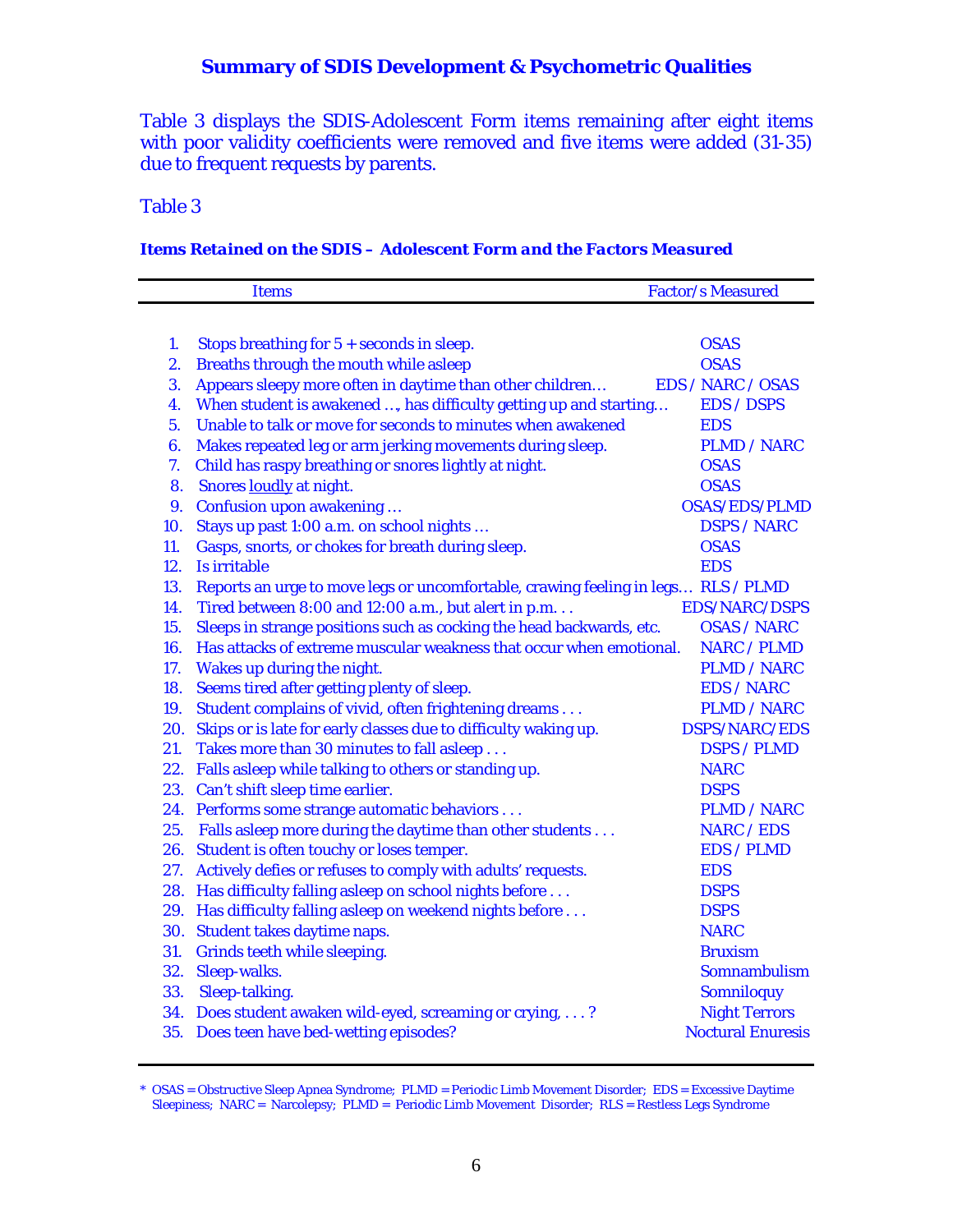These last five items measuring parasomnias seemed to be of great concern to parents during the Pilot and Main Research Studies. Parents wanted to know more information about teeth grinding, sleep-walking, sleep-talking, night terrors, and bed-wetting, even if these problems are usually fairly benign and often out-grown. Some of these parasomnias should have disappeared by the time the student reaches adolescence, especially night terrors and noctural enuresis, and therefore, they become a greater concern for parents completing the SDIS-Adolescent Form. Therefore, these items were added post-CFA, and if a student has a mild, moderate, or severe score on any of these five items, information about the parasomnia and recommendations are provided in the Interpretive Report to assist parents and the student. The developers have attempted to create an accurate, but also parent and professional friendly sleep screening inventory that will meet everyone's needs.

#### *Criterion-Related Validity→Predictive Validity of the SDIS-C*

 The SDIS-Children's Form had a predictive validity (hit rate) of 86% using discriminate function analysis (DFA) with a Jackknife process to predict which children were referred to sleep specialists for a comprehensive sleep evaluation (it accurately predicted 95-out-of-111 hospital referred students). There were a few miscellaneous diagnoses referred for sleep studies such as nocturnal seizure disorder or fragmented sleep disorder that the SDIS-C was not designed to identify, which lowered the overall predictive validity. These miscellaneous disorders were included in the 86% overall hit rate. When considering only the sleep disorders that the SDIS was designed to screen (OSAS, EDS -> Narcolepsy, PLMD, and DSPS), the overall hit rate was 70-out-of-75 of these cases that the SDIS-C would have referred for a sleep study, which is a high 93% hit rate.

 The second measure of predictive validity was the accuracy of the SDIS-C in predicting the exact sleep diagnoses the children in the hospital sample had been given when examined by a sleep specialist, or tested with Polysomnograpy (PSG) or a Multiple Sleep Latency Test (MSLT). Using DFA and a Jackknife process, each hospital child's sleep disorder was predicted by the SDIS-C, based on the means generated for each sleep disorder. The SDIS-C predicted 3-out-of-3 cases of DSPS for a 100% hit rate, 4-out-of-5 cases of Narcolepsy (using the EDS scale) for 80% accuracy, 35-out-of-57 cases of OSAS for 61%, and 3-out-of-10 cases of PLMD for 30%. The OSAS hit rate was only moderately accurate and the PLMD hit rate was poor, so adjustments were made and cut-off levels were slightly lowered for these two scales to improve screening accuracy.

 The same analyses were conducted using the new cut-off criteria for OSAS and PLMD on a randomly selected sample of 50 hospital cases from Johns Hopkins, Carle Regional, and Miami Children's Hospital. This time the SDIS-C had to predict "no OSAS" or "yes OSAS" and "no PLMD" or "yes PLMD". This would show whether the SDIS-C could accurately predict both children with the sleep disorder and those without. The SDIS-C accurately predicted 36-out-of-50 cases of OSAS for a 72% hit rate. It accurately predicted 27-out-of-35 children with PLMD for a 77% hit rate. This was a significant improvement for both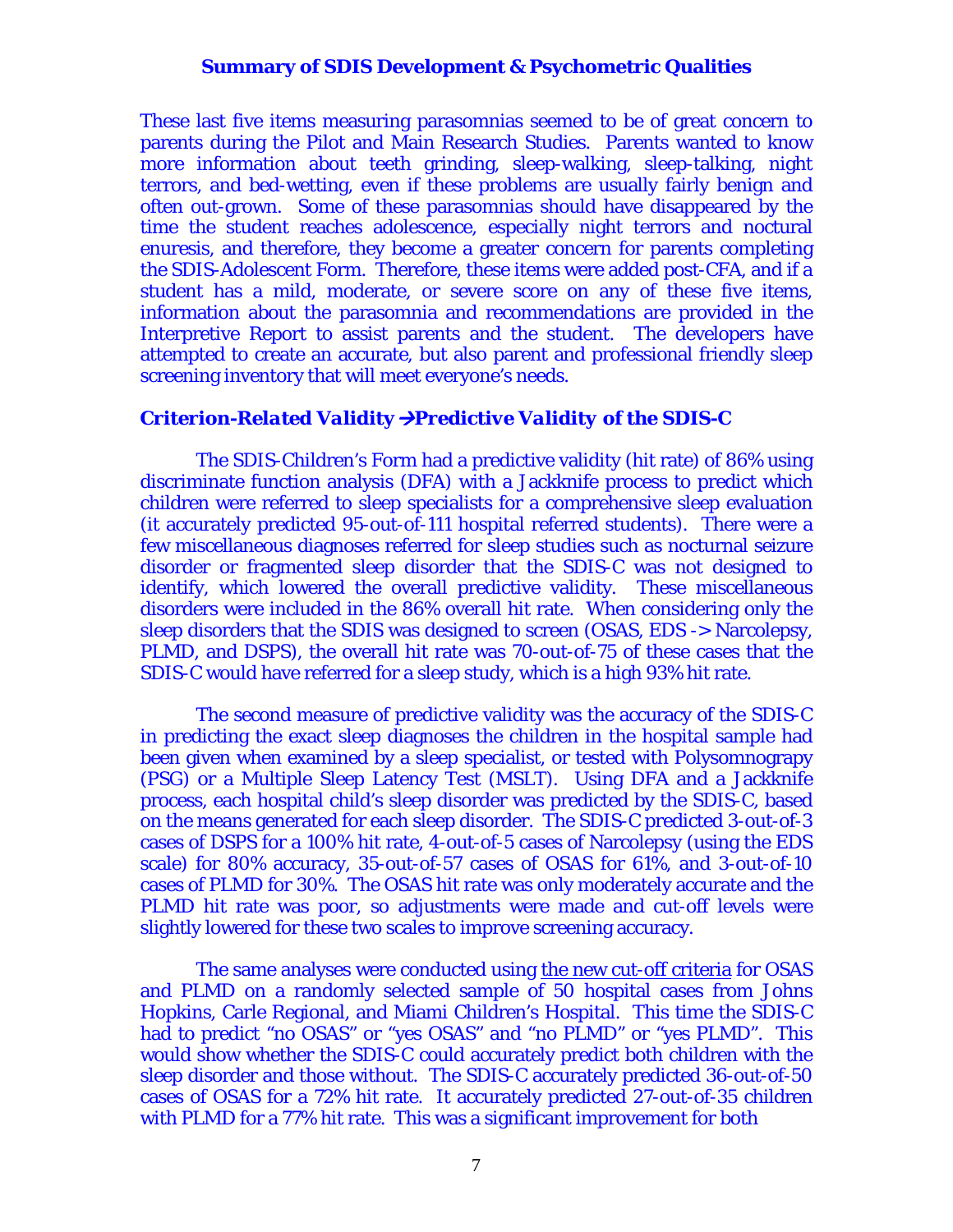scales, especially the PLMD scale. The errors on both scales resulted from 20% false positives occurring (incorrect prediction of OSAS or PLMD when the child did not have OSAS or PLMD) to 8% false negatives (incorrect prediction that the child did not have OSAS or PLMD when the child did have the sleep disorder). Even though the OSAS and PLMD scales' cut-off levels could be raised again to decrease the amount of false positives, this would not be a wise change medically because it could increase the false negatives to 15-20%. This could be very harmful to children since OSAS and PLMD are medical disorders that can have serious consequences to a child's health and functioning. In such cases, it is better to error on the false positive side and refer 10-20% too many children to sleep specialists, but identify and correct most harmful sleep disorders. Furthermore, the children with the false positives often had another sleep disorders diagnosed in 69% of these situations, which inflated the OSAS or PLMD scales; therefore, the child needed to be referred for a sleep study because

s/he had some type of sleep disorder in 69% of these false positive cases. It is good that the SDIS-C would have referred these children for a sleep study even though it did not predict the exact sleep disorder in some of these cases.

 Additionally, these new modifications in cut-off scores enabled the SDIS-C to detect most of the children with primary snoring who may not need a comprehensive sleep evaluation. Six of the  $50$  cases had only Primary Snoring, but were referred to sleep clinics due to suspicions of OSAS. The Primary Snoring children were rated high by parents on the two snoring questions, but most of the other OSAS questions were rated low on the SDIS-C compared to much higher scores for the children with OSAS. The SDIS-C would have referred only 2-of-the-6 for a 33% error rate compared to a 100% error rate by the physicians. Table 4 displays the Hit Rates (predictive validity) for the SDIS-C.

Table 4

| <b>Sleep</b>     | <b>Needs</b>                                          | Hit  | <b>Specific</b>    | Hit  |
|------------------|-------------------------------------------------------|------|--------------------|------|
| <b>Diagnosis</b> | <b>Referral</b>                                       | Rate | <b>Diagnosis</b>   | Rate |
| <b>SDIS-C:</b>   | $70$ -out-of- $75$                                    | 93%  |                    |      |
| <b>DSPS:</b>     | $3$ -out-of- $3$                                      | 100% | $3$ -out-of- $3$   | 100% |
| <b>NARC:</b>     | $5$ -out-of-5                                         | 100% | $4$ -out-of-5      | 80%  |
| <b>OSAS:</b>     | $55$ -out-of- $57$                                    | 96%  | $35$ -out-of- $57$ | 61%  |
| PLMD:            | $7$ -out-of-10                                        | 70%  | $3$ -out-of-10     | 30%  |
|                  | <b>Newly Adjusted Cut-Off Criteria Now Being Used</b> |      |                    |      |
| $OSAS$ (n = 50)  |                                                       |      | $35$ -out-of- $50$ | 72%  |
| PLMD $(n = 35)$  |                                                       |      | $27$ -out-of-35    | 77%  |

*Predictive Validity Hit Rate for the SDIS-Children's For (Ages 2-through-10 yrs.)*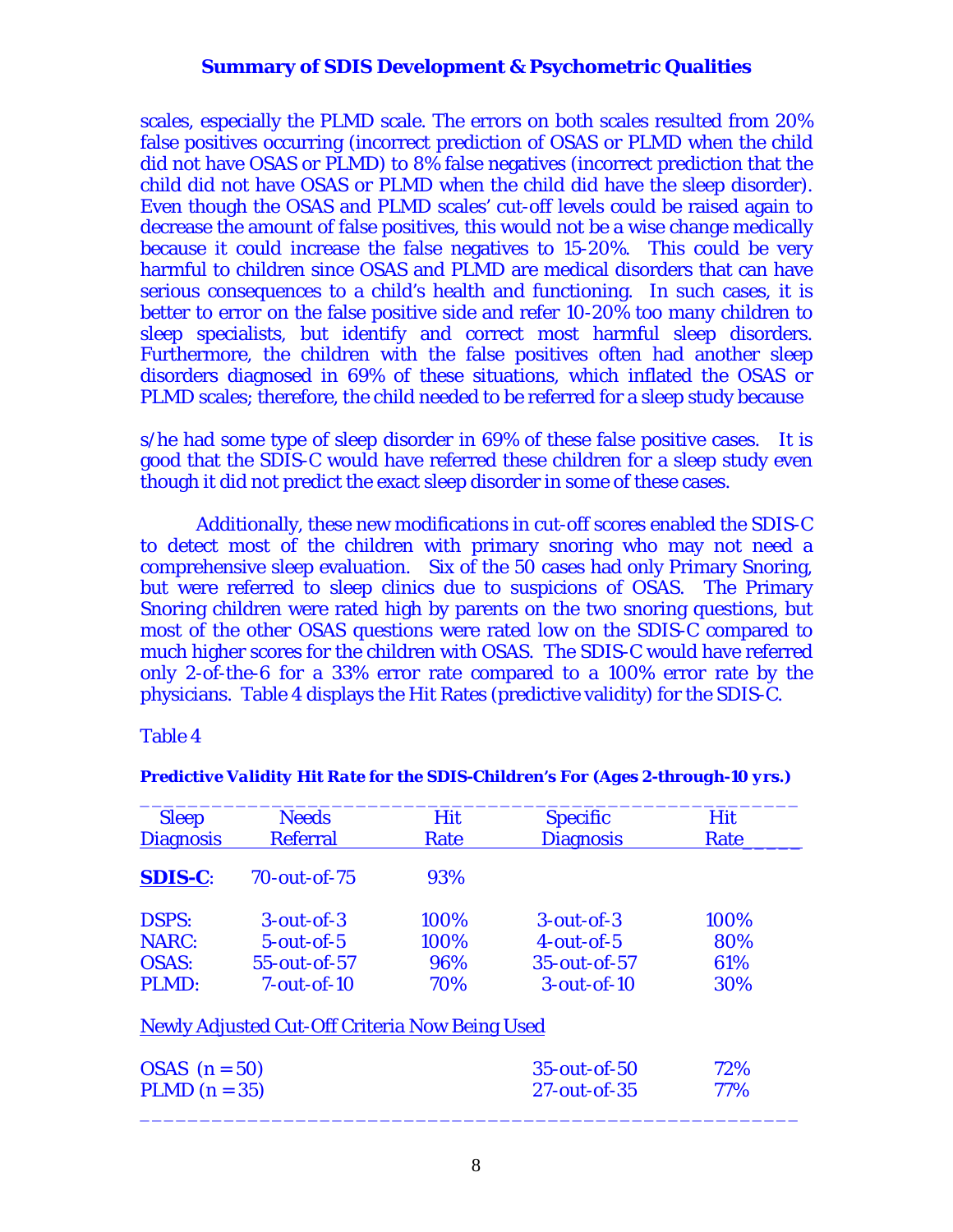#### *Criterion-Related Validity*  $\rightarrow$  *Predictive Validity of the SDIS-A*

 Discriminate Function Analysis (DFA) with a Jackknife process was conducted on 182 participants in the adolescent group (SDIS-A). Of these 182 adolescents, 50 of them were diagnosed by a sleep specialist with a sleep disorder or some type of sleep concern. The SDIS-A identified 50-out-of-52 students who were referred for a sleep study for a 96% hit rate (regardless of their diagnoses). When considering only OSAS, Narcolepsy, PLMD, RLS, and DSPS, for which the SDIS-A was designed to screen, the overall hit rate was 48-out-of-50 of these disorders, for an equally high 96% hit rate.

 The SDIS-A predicted 24-out-of-24 cases of OSAS for a 100% hit rate, 4 out-of-4 possible Narcolepsy cases for a 100% hit rate, 4-out-of-4 cases of DSPS

for a 100% hit rate, and 7-out-of-9 cases of PLMD for a 78% hit rate. There were 2 adolescents with miscellaneous sleep disorders (i.e., Fragmented Sleep Disorder and Nocturnal Seizures) that the SDIS-A was not designed to identify, but it targeted these students with significant sleep problems and would have recommended both for a comprehensive sleep study based on the escalated scores of it's scales. Table 5 displays the Hit Rates (predictive validity) for the SDIS-A.

#### Table 5

| <b>Sleep</b><br><b>Diagnosis</b> | <b>Needs</b><br><b>Referral</b> | <b>Hit</b><br>Rate | <b>Specific</b><br><b>Diagnosis</b> | <b>Hit</b><br>Rate |
|----------------------------------|---------------------------------|--------------------|-------------------------------------|--------------------|
| <b>SDIS-A:</b>                   | $50$ -out-of- $52$              | 96%                |                                     |                    |
| <b>DSPS:</b>                     | $4$ -out-of-4                   | 100%               | $4$ - $\omega$ ut-of-4              | 100%               |
| <b>NARC:</b>                     | $4$ -out-of-4                   | 100%               | $4$ -out-of-4                       | 100%               |
| <b>OSAS:</b>                     | $24$ -out-of- $24$              | 100%               | $24$ -out-of- $24$                  | 100%               |
| PLMD:                            | $7$ -out-of-9                   | 78%                | $7$ -out-of-9                       | 78%                |

*Predictive Validity Hit Rate for the SDIS-Adolescent Form (Ages 11-through-18 yrs)* 

 The SDIS-A was more accurate than the SDIS-C due to the fact that it is easier to identify sleep disorders as the student becomes older. Most sleep disorders become more severe with age and the symptoms are more obvious. However, both the SDIS-C and SDIS-A demonstrated excellent predictive validity for a screening instrument, especially when identifying which students need a referral for a comprehensive sleep evaluation, which is really the most important form of validity for medical purposes.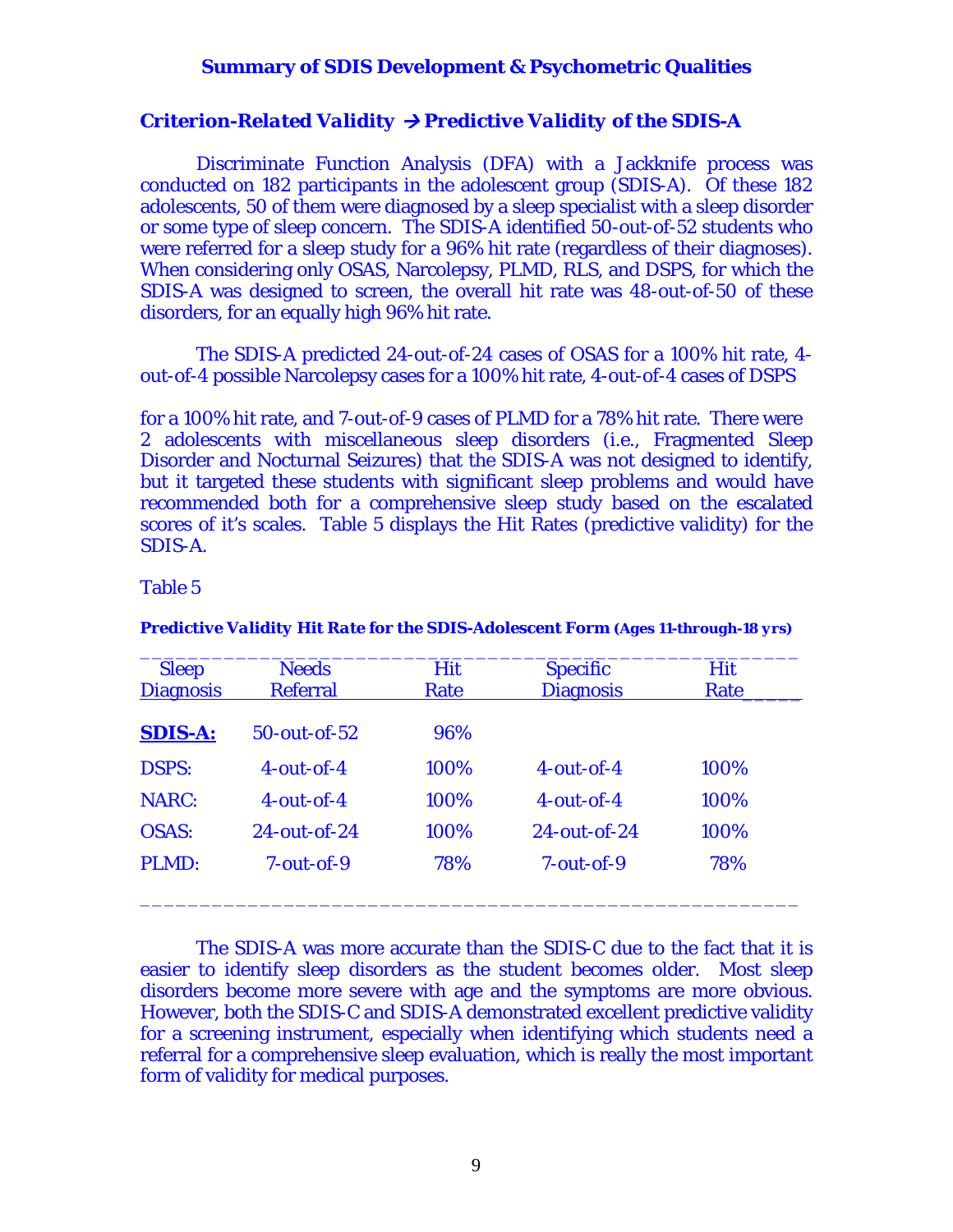#### *Criterion-Related Validity: Concurrent Validity*

 In order to measure concurrent validity, the SDIS: OSAS scale was compared with the Polysomnography (PSG) Respiratory Distress Index (RDI), which resulted in correlations of .33 (p< .0005) for the Children's Form and .57 (p<.0001) for the Adolescent Form. Although these correlations are highly significant, the correlations would have been higher if the PSG RDI Index was not so unusual. Because the RDI Index has a possible scoring range from 0-to-75+ apnea/hypopnea events per hour, but OSAS in children is already diagnosed with an RDI of 1.5-to-2.0 events per hour, there was almost no range of scores possible for a child without OSAS (0-to-2.0 points), but an enormous range from 2.0 up to as high as 75+ points in cases diagnosed with OSAS. It was noted that children who had mild OSAS with a score at the lower end (i.e., like 2.0) were already exhibiting many significant daytime and nighttime characteristics of sleep apnea, and so their parents rated them fairly high on the SDIS-C or SDIS-A with item scores from 4-7 points. Although the children with severe apnea usually exhibited more daytime and nighttime problems, their parents could not rate them higher than item scores of 7 on the SDIS, which lowered the correlations if the child had a high RDI index greater than 15 points. The positive result is that the SDIS has enough sensitivity to identify most of the students who only have mild apnea with RDI scores of 1.6-to-2.0. The same measurement problems occurred on the other PSG and MSLT instruments when assessing concurrent validity. In these cases, it is more important to regard the level of significance (p<.0005 or p<.0001) than the correlation coefficient (.33 or .57).

 The SDIS-Children's Form had a single item measuring snoring severity that had a correlation of .43 (p<.0001) with the hospital Polysomnograpy Snore Index. The SDIS-Adolescent Form's snoring item had a correlation of .64 (p<.0001) with the PSG Snore Index. Snoring usually became more frequent and louder with age in cases of OSAS.

 The SDIS: PLMD scale was compared to the Periodic Limb Movement (PLM) Index on the Polysomnography (PSG), but was not statistically significant because sleep tech's did not count the amount of PLM's if they were caused by OSAS apnea events. Therefore, correlational analysis was not possible here if sleep techs did not count all leg movements being made by the child. The parents could not distinguish between limb movements caused by OSAS or PLMD. However, the SDIS may measure limb movement fairly accurately, even if it cannot determine the sleep disorder causing the limb movements. In the cases where the parent is indicating frequent limb movements, it would be wise for sleep specialists to rule out both OSAS and PLMD.

 The SDIS-Children's Form: EDS scale had a correlation of .85 (p<.01) when compared to the MSLT Average Sleep Latency Index, and .32 (p=.4353) on the Adolescent Form (not significant, possibly due to small sample size). There were only five SDIS-C cases with a diagnosis of narcolepsy and four SDIS-A cases, making correlations with such a small sample size inaccurate. Since the sample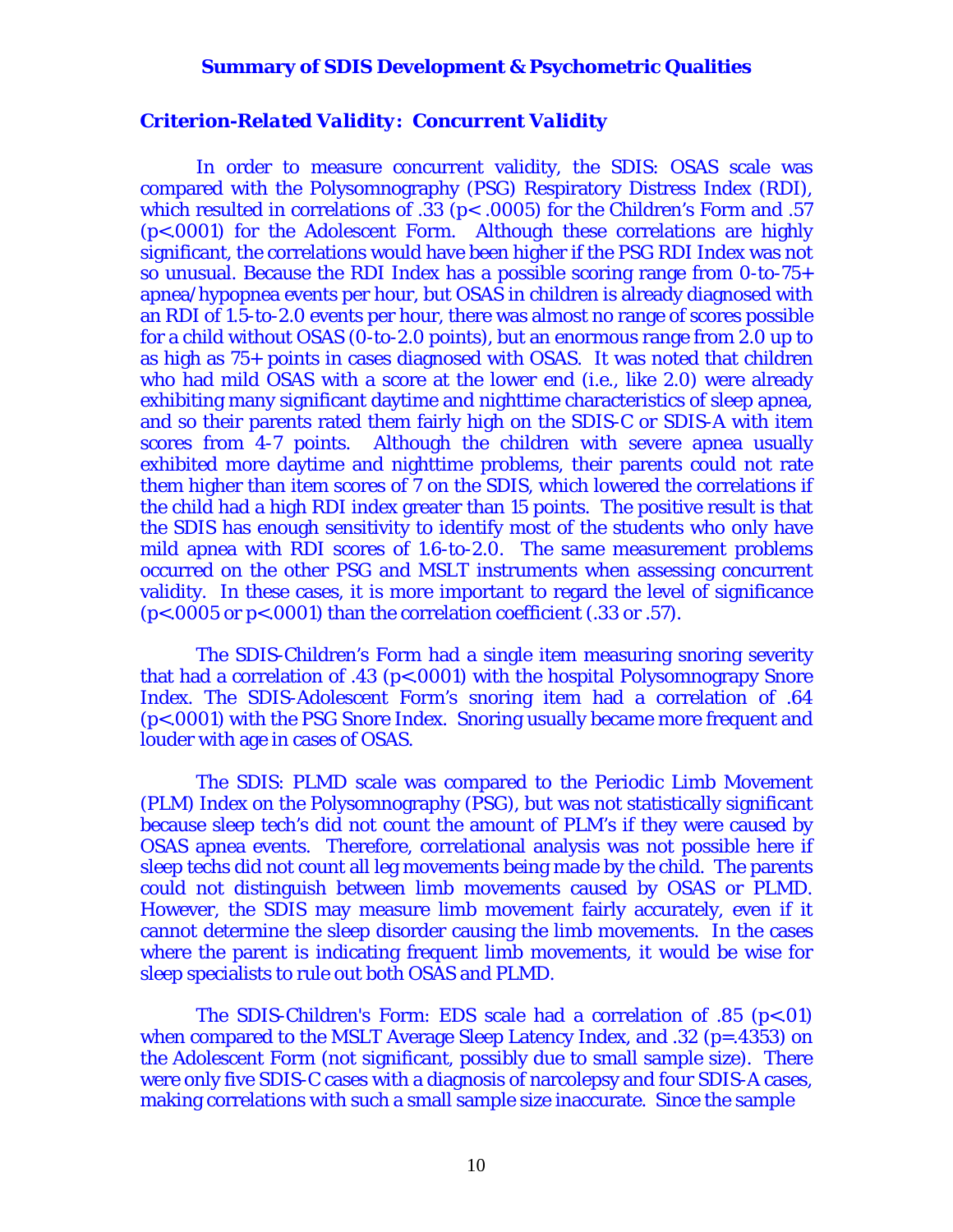size of these sleep disorders was too small to conduct accurate correlational studies, Content, Construct, and Predictive Validity results are the most reliable and accurate results. In all of these forms of validity, the SDIS-C and SDIS-A had high validity coefficients.

### *Reliability → Internal Consistency*

 High internal consistency was measured for the overall SDIS – Children's and Adolescent Forms (.91 and .92 respectively). Internal consistency for subscales ranged from .71 to .92, which is acceptable-to-excellent. See Table 6.

#### Table 6

|                        | <b>Total SDIS</b><br><b>Reliability</b> | <b>SDIS Item Alpha Coefficients</b><br>within Subscales |     |                         |     |     |
|------------------------|-----------------------------------------|---------------------------------------------------------|-----|-------------------------|-----|-----|
| <b>SDIS Forms</b>      | <b>Coefficient</b>                      |                                                         |     | OSAS NARC PLMD DSPS EDS |     |     |
| <b>Children's Form</b> | .91                                     | .90                                                     | N/A | .85                     | .76 | .84 |
| <b>Adolescent Form</b> | .92                                     | .88                                                     | .92 | .83                     | .71 | .83 |

#### *Cronbach's Alpha Internal Consistency Coefficients for the SDIS- C and SDIS-A*

\* OSAS = Obstructive Sleep Apnea Syndrome; NARC = Narcolepsy; PLMD = Periodic Limb Movement Disorder; DSPS = Delayed Sleep Phase Syndrome; EDS = Excessive Daytime Sleepiness

#### $Reliability \rightarrow Test-Retest Reliability$

 Test-retest reliability resulted in high reliability coefficients of .97 for the SDIS-Children's Form and .86 for the SDIS-Adolescent Form. This is very high considering that most test-retest measures are completed only two or three weeks after the first testing, but the SDIS retesting could not be completed for several months, which lowers reliability. This suggests that the SDIS is a very reliable instrument, possibly due to the facts that sleep problems are very stable across time and the SDIS 7-point rating scale is clearly defined for parents and exact.

#### **Summary**

 A four factor (scale) structure was confirmed for the SDIS-Children's Form and a five factor structure was confirmed for the SDIS-Adolescent Form. Both SDIS-C and SDIS-A Forms also measure five parasomnias and yield a Total Sleep Disturbance Index. The SDIS-Children's and Adolescent Forms demonstrated high content, construct, and predictive validity. They also exhibited very high internal consistency and test-retest reliability for a screening instrument. They can be administered in English or Spanish in 8-to-15 minutes to parents and computer scored in 3-5 minutes by professionals or an office secretary.

 The Sleep Disorders Inventory for Students (SDIS) is available for use by school nurses, school and clinical psychologists, psychiatrists, counselors,